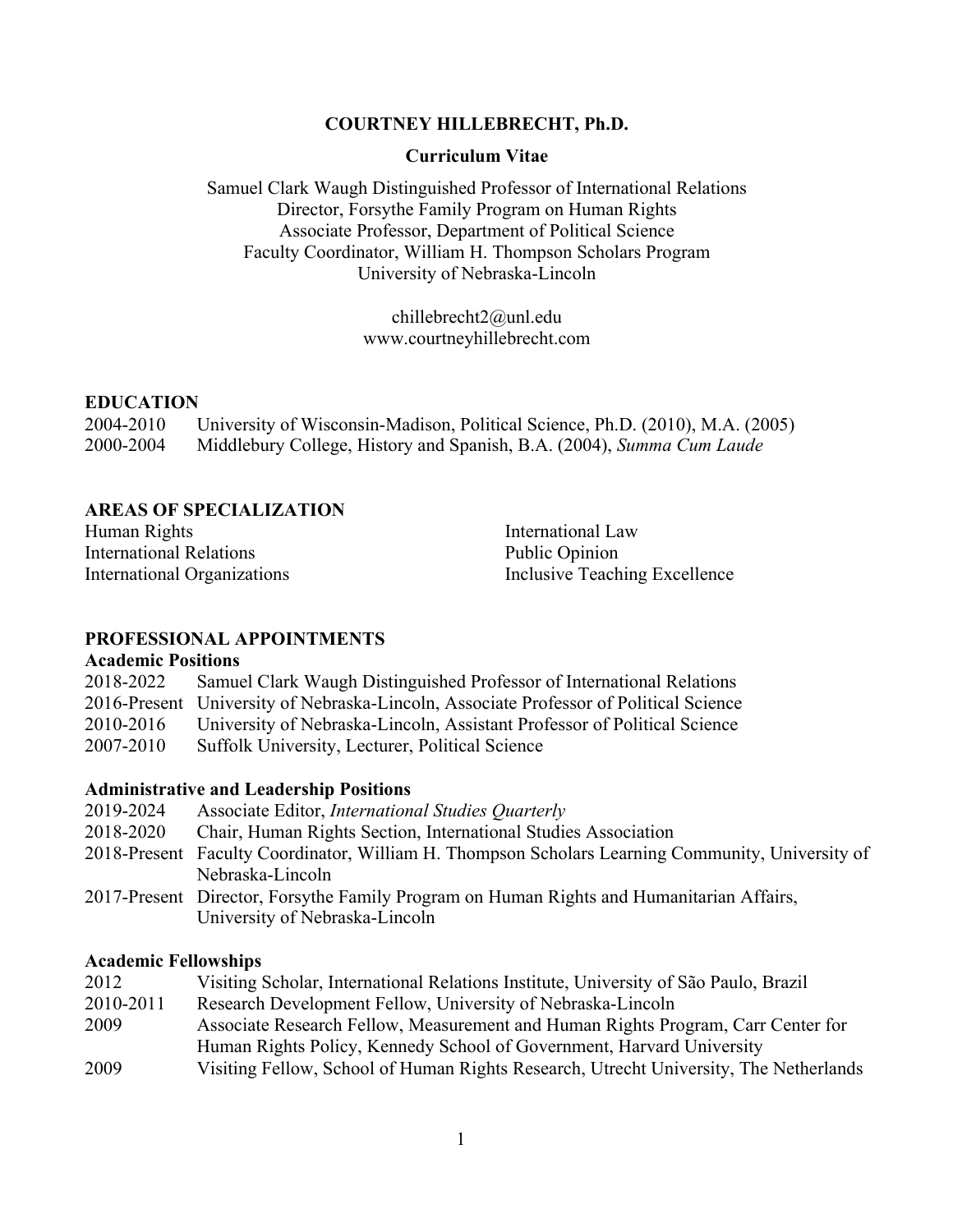# **RESEARCH**

#### **Monograph**

- Courtney Hillebrecht, *Saving the International Justice Regime: Beyond Backlash Politics*. Cambridge: Cambridge University Press, 2022. Available Fall 2021.
- Courtney Hillebrecht, *Domestic Politics and International Human Rights Tribunals: The Problem of Compliance*. Cambridge: Cambridge University Press, 2014.

# **Edited Volumes**

- Par Engstrom and Courtney Hillebrecht, eds. *The Inter-American Human Rights System: The Law and Politics of Institutional Change*. Oxfordshire, UK: Routledge Press, 2019. \*Compendium of papers from a special issue of the *International Journal of Human Rights* (see below).
- Courtney Hillebrecht, Tyler White and Patrice McMahon, eds. *At Home and Abroad: How States Respond to Human Security Threats.* New York: Routledge Press, 2014.

# **Journal Publications**

- Courtney Hillebrecht. 2020. "International Criminal Accountability and the Domestic Politics of Resistance: Case Studies from Kenya and Lebanon. *Law and Society Review*, Vol. 54 (2): 453-486*.*
- Jillienne Haglund and Courtney Hillebrecht. 2020. "Overlapping International Human Rights Institutions: Introducing the Women's Rights Recommendations Digital Database (WR2D2)." *Journal of Peace Research*, Vol. 47 (5): 648-657*.*
- Par Engstrom and Courtney Hillebrecht. 2018. "Institutional Change and the Inter-American Human Rights System: Introduction to a Special Issue of the *International Journal of Human Rights*, 22 (9): 1111-1112.
- Courtney Hillebrecht and Alexandra Huneeus. 2018. "How International Courts are Changing Peace." *Harvard International Law Journal*, 59 (2): 279-330.

\* Please also see the scholarly exchange following our article and our reply, "Response to Gargarella's *Some Reservations Concerning the Judicialization of Peace*" here: https://harvardilj.org/2019/09/response-to-gargarellas-some-reservations-concerning-thejudicialization-of-peace/

- Dona-Gene Barton, Courtney Hillebrecht and Sergio Wals. 2017. "A Neglected Nexus: Human Rights and Public Perceptions." *Journal of Human Rights*, 16 (3): 293-313*.*
- Courtney Hillebrecht and Scott Straus. 2017. "Who Prosecutes the Perpetrators? State Cooperation with ICC Indictments." *Human Rights Quarterly,* 39 (1): 162-188.
- Courtney Hillebrecht. 2016. "The Deterrent Effects of the International Criminal Court: Evidence from Libya." *International Interactions*, 42 (4): 616-643.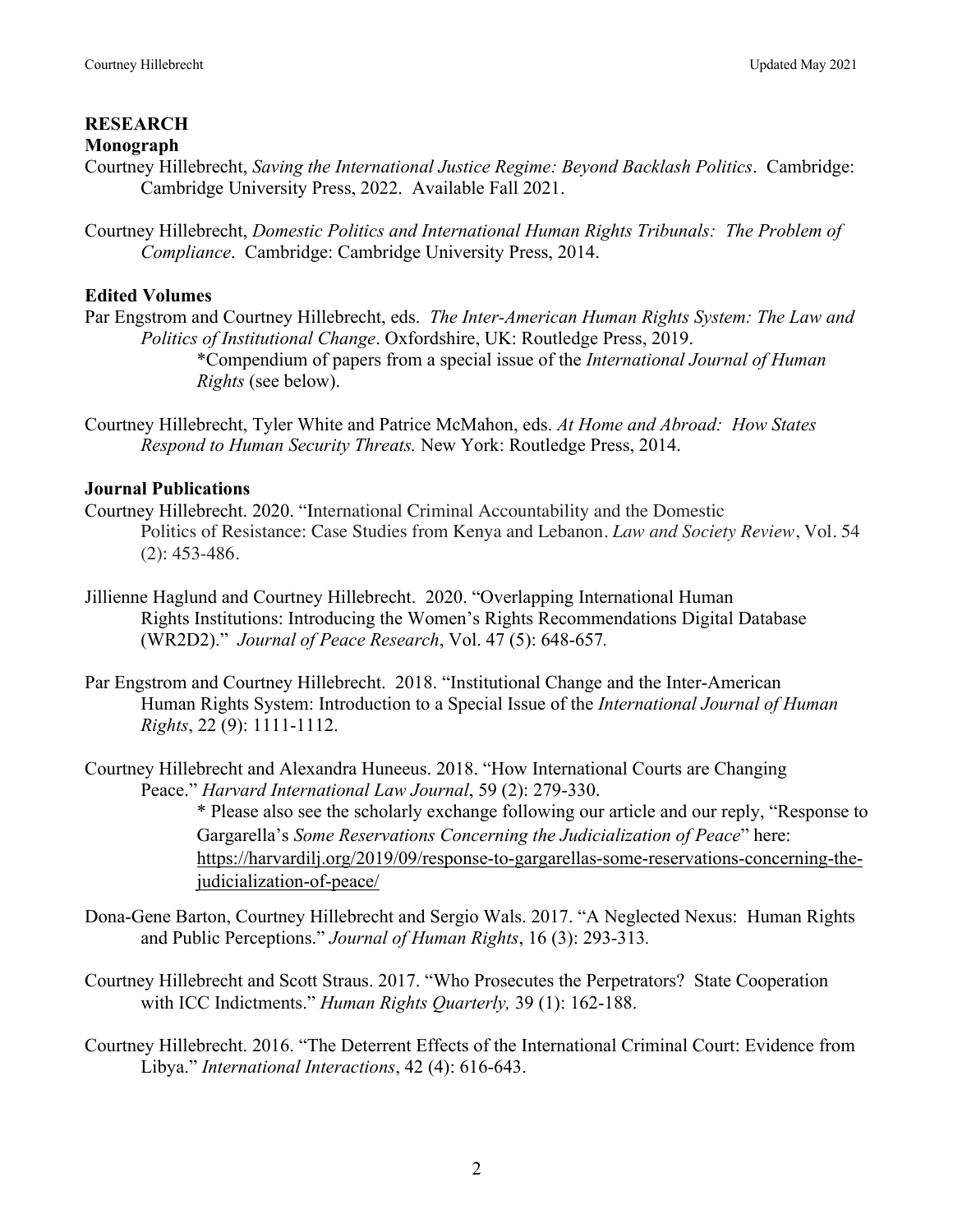- Courtney Hillebrecht, Dona-Gene Mitchell and Sergio Wals. 2015. "Perceived Human Rights and Support for New Democracies: Lessons from Mexico." *Democratization*, 22 (7): 1230-1249*.*
- Courtney Hillebrecht. 2014. "The Power of Human Rights Tribunals: Compliance and Domestic Policy Change." *European Journal of International Relations*, 20 (4): 1100-1123.
- Timothy Hildebrandt, Courtney Hillebrecht, Peter Holm and Jon Pevehouse. 2013. "Domestic Politics of Humanitarian Intervention: Public Opinion and Congressional Voting." *Foreign Policy Analysis*, 9 (3): 243-266.
- Courtney Hillebrecht. 2012. "The Domestic Mechanisms of Compliance with International Law: Case Studies from the Inter-American Human Rights System. *Human Rights Quarterly*, 34 (2): 959- 985.
- Courtney Hillebrecht. 2012. "Implementing International Human Rights Law at Home: Domestic Politics and the European Court of Human Rights." *Human Rights Review,* 13 (3): 279-301.
- Courtney Hillebrecht. 2009. "Rethinking Compliance: The Challenges and Prospects of Measuring Compliance with International Human Rights." *Journal of Human Rights Practice*, 3 (1): 362- 379.

# **Invited Book Chapters**

- Courtney Hillebrecht, "Advocacy and Accountability in the Age of Backlash: NGOs and Regional Courts" in *Contesting Human Rights*, Alison Brysk and Michael Stohl, eds. Cheltenham, UK: Edward Elgar*,* 2019*.*
- Courtney Hillebrecht, "The Inter-American Court of Human Rights and the Effects of Overlapping Institutions: A Preliminary Study" in *The Inter-American Human Rights System: Impact Beyond Compliance,* Par Engstrom, ed. London: Palgrave Macmillan, 2019.
- Courtney Hillebrecht, "Compliance: Actors, Context and Causal Processes" in *The Handbook on the Politics of International Law*, Wayne Sandholtz and Chrisopher A. Whytock, eds. Cheltenham, UK: Edward Elgar, 2017.
- Courtney Hillebrecht and Patrice C. McMahon, "Aspiring Powers and Human Security: A Case Study from the Haitian Earthquake," in *Human Security, Changing States and Global Responses*, Sangmin Bae and Makoto Maruyama, eds. New York: Routledge Press, 2014.
- Courtney Hillebrecht and Patrice C. McMahon, "Human Security Revisited" in *At Home and Abroad: How States Respond to Human Security Threats*, Courtney Hillebrecht, Tyler White and Patrice C. McMahon, eds. New York: Routledge Press, 2014.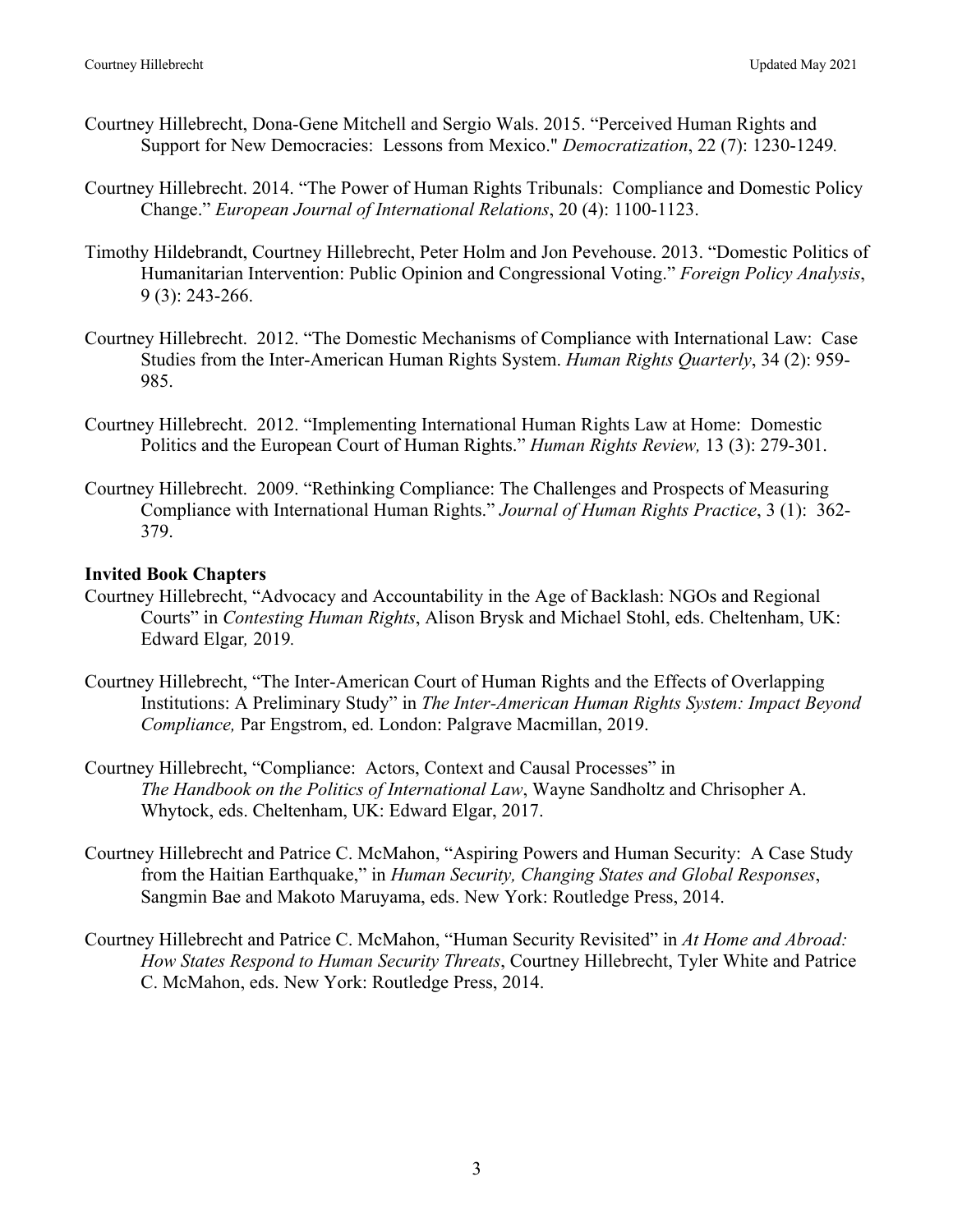# **Research Under Review and in Progress**

- Jillienne Haglund, Courtney Hillebrecht and Hannah Read, "International Human Rights Recommendations at Home: Introducing the Women's Rights Compliance Database." Under review.
- Courtney Hillebrecht, "Compliance with Judicial Decisions." Chapter slated for *The Oxford Handbook of Comparative Judicial Behavior*, eds. Lee Epstein, Gunnar Grendstad, Urška Šadl and Keren Weinshall (Oxford: Oxford University Press, forthcoming 2022).
- Jillienne Haglund and Courtney Hillebrecht, "Domestic Compliance and Implementation Processes." Chapter slated for *The Research Handbook on Implementation of Human Rights in Practice*, eds. Rachel Murray and Debra Long (Cheltenham, UK: Edgar Elgar Publishing, forthcoming 2022).
- Jillienne Haglund and Courtney Hillebrecht, "Moving the Needle: Recommendation Precision and Compliance with Women's Rights Recommendations."
- Courtney Hillebrecht, "My Enemy's Enemy: Unlikely Supporters of the International Criminal Court."
- Courtney Hillebrecht and Hannah Read, "Beyond the Courtroom: Assessing the ICC's Impact on State-Sponsored Violence against Civilians."
- Par Engstrom and Courtney Hillebrecht, "Responding to Repression: How Regional Human Rights Systems Respond to Restrictions on Civil Society."

Dona-Gene Barton, Courtney Hillebrecht and Sergio Wals, "Democracy and Human Rights in Mexico."

Trey Andrews, Dona-Gene Barton, Courtney Hillebrecht and Sergio Wals, "Health Issues in Immigrant Refugee Populations." Based on an interdisciplinary collaboration with colleagues in the Department of Political Science and the Clinical Psychology Program, UNL.

# **Research Awards**

| 2018-2022 Samuel Clark Waugh Distinguished Professor of International Relations |  |
|---------------------------------------------------------------------------------|--|
|---------------------------------------------------------------------------------|--|

2014 Carroll R. McKibben Distinguished Research Award 2010 Stephen C. Poe Graduate Student Paper Award for "When Talk is Cheap: Understanding Compliance with International Human Rights Tribunals." Presented at the 2010 Annual Meeting of the International Studies Association, New Orleans, LA.

# **Funded Research Grants (External)**

- 2020 Lincoln Community Foundation. "UNL Human Trafficking Initiative" (\$1800).
- 2019 Social Sciences and Humanities Research Council of Canada. "Activism in International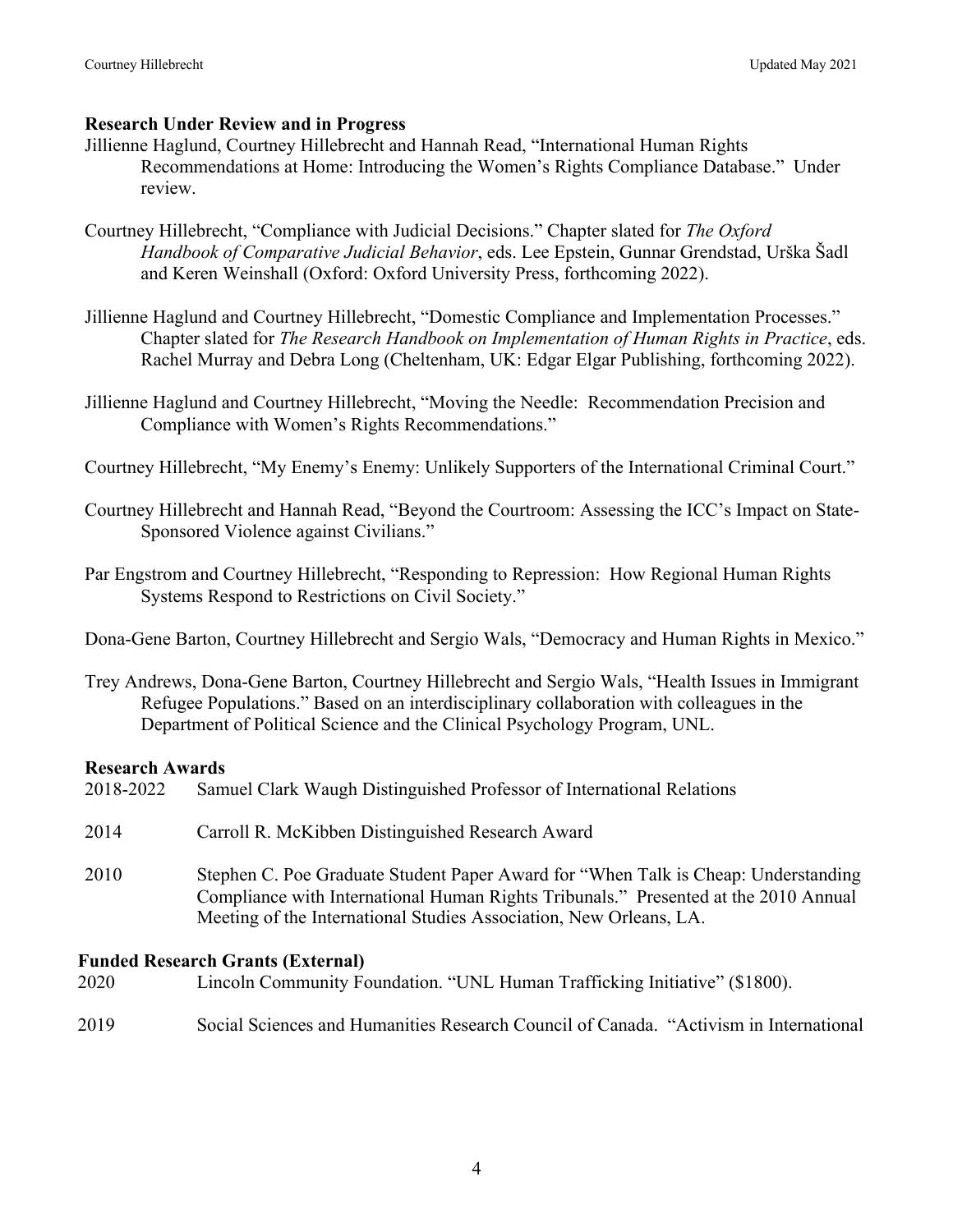|         | Human Rights Courts (ActInCourts)." PI: Lisa Sundstrom, University of British<br>Columbia (\$200,000).                                                                                                                  |
|---------|-------------------------------------------------------------------------------------------------------------------------------------------------------------------------------------------------------------------------|
| 2018    | National Science Foundation, Law and Social Sciences. "Negotiating Compliance with<br>the International Women's Rights Regime." PI: Courtney Hillebrecht. With Jillienne<br>Haglund, University of Kentucky (\$250,000) |
| 2013    | Leverhulme Trust, The Inter-American Human Rights System: Assessing its<br>Development and Impact." PI: Par Engstrom, University College London. (\$205,731)                                                            |
| 2009    | National Science Foundation Dissertation Improvement Grant, Law and Social Sciences.<br>$(\$8,288)$                                                                                                                     |
|         | <b>Funded Research Grants (Internal)</b>                                                                                                                                                                                |
| 2020    | UNL Undergraduate Creative and Research Experience (UCARE Award) with Cole<br>Covarik (\$2,400)                                                                                                                         |
| 2019-20 | UNL Undergraduate Creative and Research Experience (UCARE Award) with Cole<br>Kovarik (\$2,400)                                                                                                                         |
| 2019-20 | UNL Undergraduate Creative and Research Experience (UCARE Award), with Ashok<br>Samal (PI, Department of Computer Science) and Emma Zoller (\$2,400)                                                                    |
| 2018-19 | UNL Undergraduate Creative and Research Experience (UCARE Award), with Ashok<br>Samal (PI, Department of Computer Science) and Utkarsh Hardia (\$2,400)                                                                 |
| 2018    | UNL Undergraduate Creative and Research Experience (UCARE Award), with Lauryn<br>Wengert (\$2,400)                                                                                                                      |
| 2017-18 | UNL College of Arts and Sciences Travel Grant, South Asian Centre for Legal Studies<br>Workshop (\$1500)                                                                                                                |
| 2017    | SBSRC Grant "Health Issues in Immigrant Refugee Populations" PI: Sergio Wals, with<br>Trey Andrews and Dona Gene-Barton (\$4,750)                                                                                       |
| 2016    | UNL College of Arts and Sciences International Research Collaborations, "Perceptions<br>of Violence and Democratic Accountability in Mexico." PI: Sergio Wals, with Dona-<br>Gene Barton (\$10,000)                     |
| 2016    | UNL Human Rights and Humanitarian Affairs Undergraduate Research Fellowship, with<br>Phoebe Lockhart (\$2,000)                                                                                                          |
| 2016    | UNL Undergraduate Creative and Research Experience (UCARE Award), with Peter<br>Burnett (\$2,400)                                                                                                                       |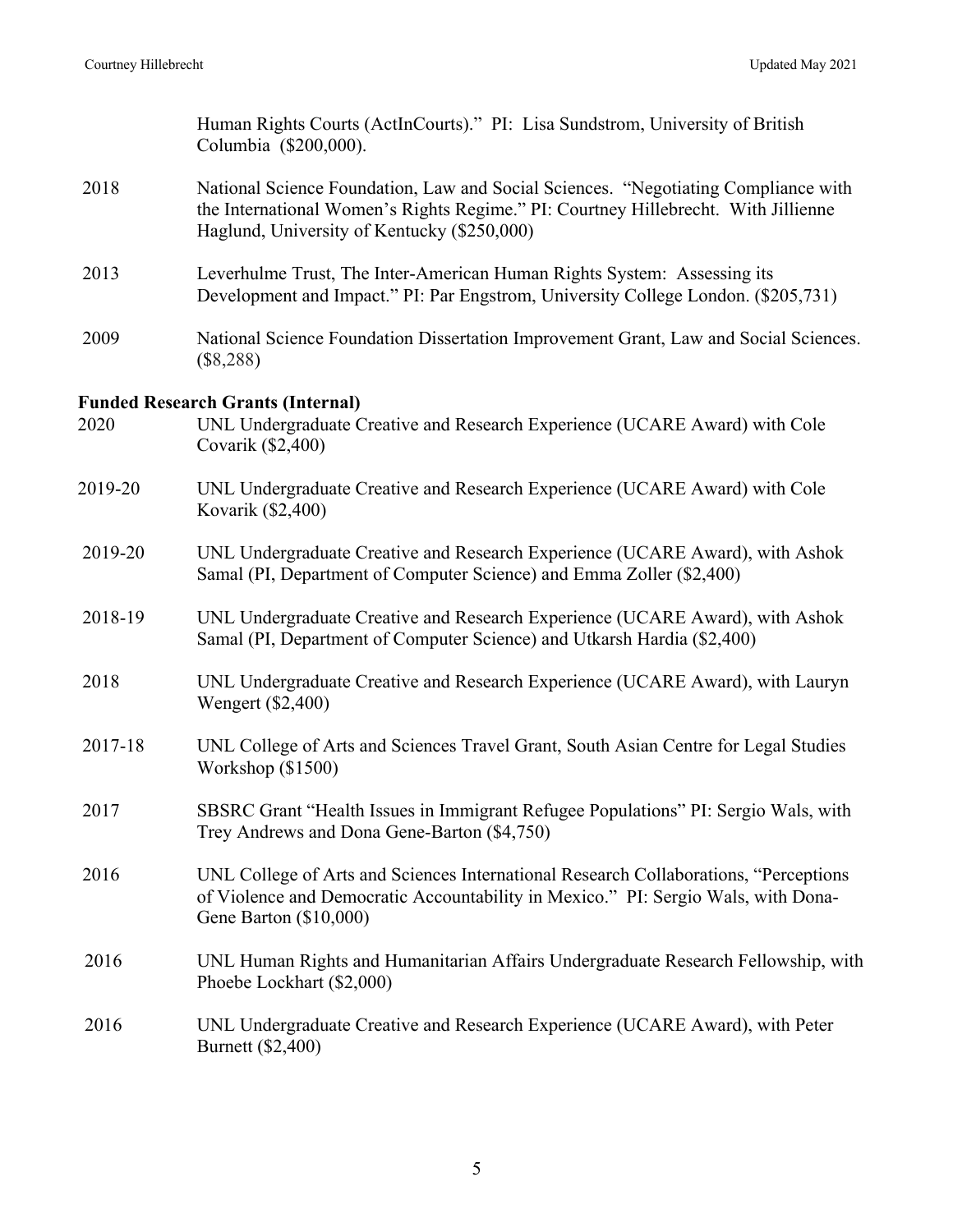| 2015                                                                                                              | UNL College of Arts and Sciences Travel Grant, ISA Human Rights Joint Conference:<br>Human Rights and Justice (\$1,500)                                                   |
|-------------------------------------------------------------------------------------------------------------------|---------------------------------------------------------------------------------------------------------------------------------------------------------------------------|
| 2015                                                                                                              | College of Arts and Sciences ENHANCE Grant, "Mexico Under Siege: The Effects of<br>Violence on Perceptions of Democracy and Human Rights" (\$4,750)                       |
| 2014-2015                                                                                                         | Undergraduate Creative and Research Experience (UCARE Award), with Sarah O'Neill<br>and Hannah Read (\$4,800)                                                             |
| 2013                                                                                                              | UNL Layman Award, "How the Risk of Prosecution Affects Leaders' Strategic<br>Calculations in War Time: International Criminal Law and Conflict Deterrence."<br>(\$14,866) |
| 2011-2017                                                                                                         | Senning/Schneider Summer Research Fellowships, University of Nebraska-Lincoln<br>$(\$6,500$ annually)                                                                     |
| 2013-2014                                                                                                         | UNL Human Rights and Humanitarian Affairs Undergraduate Research Fellowship, with<br>Sarah O'Neill (\$1,500)                                                              |
| 2012-2014                                                                                                         | UNL Undergraduate Creative and Research Experience (UCARE) Award, with Nicholas<br>Cordonier (\$4,400)                                                                    |
| 2012-2013                                                                                                         | UNL Human Rights and Humanitarian Affairs Undergraduate Research Fellowship, with<br>Stephanie Spar (\$1,500)                                                             |
| 2011-2013                                                                                                         | UNL Undergraduate Creative and Research Experience (UCARE) Award, with Margo<br>Berends (\$6,800)                                                                         |
| 2010, 2011, 2012, 2013 Schneider Family Fund, Support for International Research and Travel. (\$500<br>per award) |                                                                                                                                                                           |
| 2009                                                                                                              | University of Wisconsin, Division of International Studies, Graduate School International<br>Field Research Award (\$3,000)                                               |
| 2008                                                                                                              | University of Wisconsin-Madison Graduate Student Collaborative Vilas Travel Grant<br>$(\$600)$                                                                            |
| 2005-2006                                                                                                         | Foreign Language and Area Studies Fellow, Portuguese/Latin American, Caribbean and<br>Iberian Studies, University of Wisconsin-Madison (\$14,500 plus tuition)            |
| <b>Research Grants (Unfunded)</b>                                                                                 |                                                                                                                                                                           |

2018 Courtney Hillebrecht, PI. "Beyond Backlash: How to Save the International Justice Regime." Carnegie Fellows Program. UNL's Nominee. Declined. (\$200,000)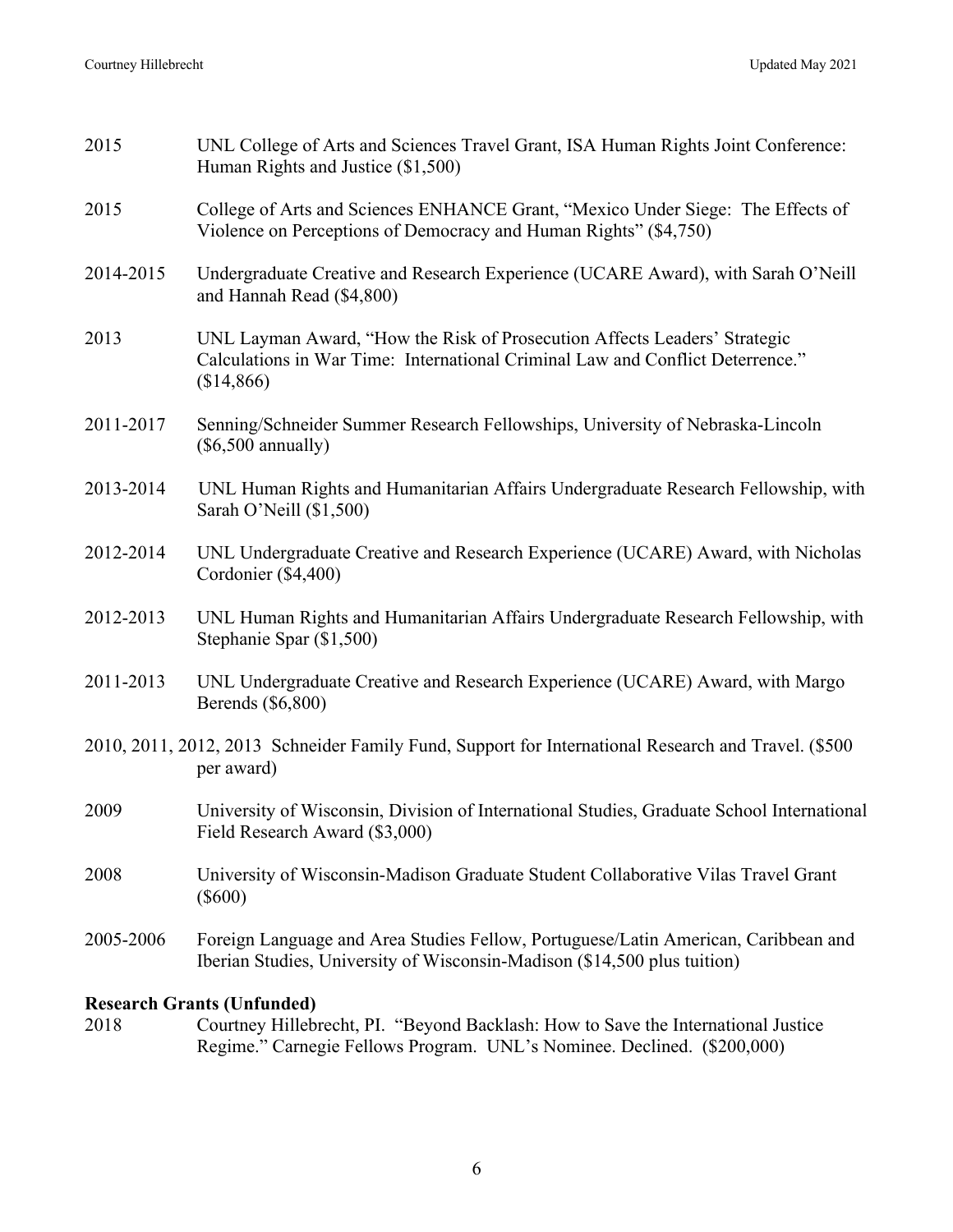| 2017                          | Lisa Sundstrom, PI. "Activism in International Courts." Canadian Social Sciences and<br>Humanities Research Council Partnership Development Grant. Declined. (\$200,000)                                                                          |
|-------------------------------|---------------------------------------------------------------------------------------------------------------------------------------------------------------------------------------------------------------------------------------------------|
| 2017                          | Open Society, Research Fellowship – Short List. Declined. $(\$60,000 + \text{course}$ buyouts)                                                                                                                                                    |
| 2017                          | National Science Foundation, "Collaborative Research: Compliance and Complexity in the<br>International Women's Rights Regime" with Jillienne Haglund. Declined. (\$300,000)                                                                      |
| 2016                          | USAID, "Improving Citizen Engagement in Democratic Accountability" with Dona-<br>Gene Barton, Elizabeth Theiss-Morse and Sergio Wals. Declined. (\$1,450,000)                                                                                     |
| 2015                          | Smith "Richardson Foundation, Strategy and Policy Fellows Program, Single-Author<br>Book Grant for Tribunal Capture: How Suspected War Criminals Use the Threat of<br>Accountability for Political Gain. Full grant proposal declined. (\$60,000) |
| 2013-4                        | MINERVA, "The Biology of Intolerance and the Violence It Can Engender" with John<br>Hibbing, Kevin Smith and Elizabeth Theiss-Morse. White paper successful December<br>$2013$ ; full grant proposal declined. $(\$1,500,000)$                    |
| <b>Invited Academic Talks</b> |                                                                                                                                                                                                                                                   |
| 2021                          | "International Human Rights Adjudication: Contemporary Trends and Challenges."<br>University of Wisconsin-Madison.                                                                                                                                |
| 2020                          | "Beyond Backlash: Saving the International Justice Regime." School of Global<br>Integrative Studies, University of Nebraska-Lincoln.                                                                                                              |
| 2020                          | "Beyond Backlash: How to Save the International Justice Regime from Its Opponents<br>and Itself." College of Law, University of Nebraska-Lincoln.                                                                                                 |
| 2019                          | "Responding to Repression: How Regional Human Rights Systems Respond to<br>Restrictions on Civil Society." ActInCourts Workshop, iCourts, University of<br>Copenhagen, Copenhagen, Denmark. Collaborative project with Par Engstrom.              |
| 2019                          | "Responding to Repression: How the European Court of Human Rights Responds to                                                                                                                                                                     |

- Restrictions on Civil Society." Keynote Address, European Studies Conference, University of Nebraska-Omaha.
- 2019 "Peace, Peacemaking and International Justice: Challenges and Opportunities." Kutak Ethics Center, University of Nebraska-Lincoln.
- 2019 "Pursue your Purpose: How to Engage with International Politics and Human Rights as a Scholar and Professional." Kenyon College, Gambier, OH.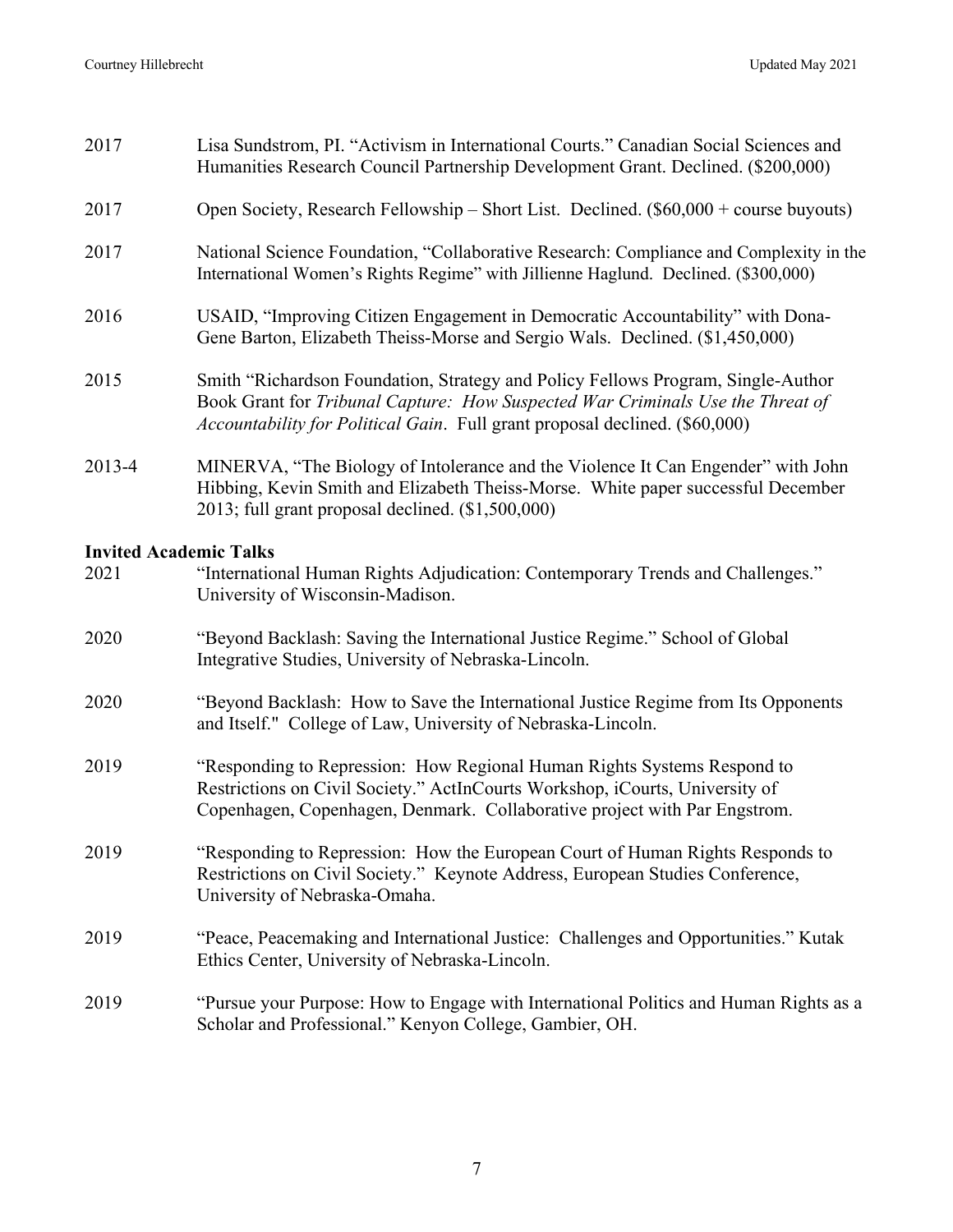| 2019 | "Retreating from Justice: State Withdrawals from International Courts." Kenyon<br>College, Gambier, OH.                                                                                                                                                            |
|------|--------------------------------------------------------------------------------------------------------------------------------------------------------------------------------------------------------------------------------------------------------------------|
| 2018 | "Legal Mobilization in an Age of Backlash." ActInCourts Workshop, Department of<br>Political Science and Liu Institute for Global Issues, University of British Colombia                                                                                           |
| 2018 | "Retreating from Justice: Explaining State Withdrawal from International Human Rights<br>Tribunals." ITAM, Mexico City, Mexico.                                                                                                                                    |
| 2018 | "Retreating from Justice: Explaining State Withdrawal from International Human Rights<br>Tribunals." Temple University, Philadelphia, PA.                                                                                                                          |
| 2018 | "Ending Atrocities: The Impact and Challenges of Different Intervention Types,"<br>Roundtable Participant. Ending Atrocities Workshop, Uppsala University, Uppsala<br>Sweden.                                                                                      |
| 2018 | "International Criminal Accountability and the Domestic Politics of Popularity and<br>Resistance: Case Studies from Kenya and Lebanon," South Asian Legal Studies<br>Workshop, "Justice in Transition: A Comparative Assessment of Impact," Colombo, Sri<br>Lanka. |
| 2017 | "Advocacy and Accountability in the Age of Backlash," Department of Global Studies,<br>UC Santa Barbara.                                                                                                                                                           |
| 2017 | "How International Courts are Changing Peace," Perry World House, University of<br>Pennsylvania, Philadelphia. Collaborative project with Alexandra Huneeus.                                                                                                       |
| 2017 | "International Human Rights and Criminal Tribunals: The Politics of Backlash," The<br>Social Science Korea Human Rights Forum, Seoul, South Korea.                                                                                                                 |
| 2017 | "Justice on the Edge: The Shrinking Space for Civil Society and Its Effects on Regional<br>Human Rights Jurisprudence," Department of Political Science and Liu Institute for<br>Global Issues, University of British Colombia.                                    |
| 2016 | "Backlash to International Human Rights and Criminal Tribunals: The Legitimacy Trap,"<br>International Relations Institute, University of São Paolo.                                                                                                               |
| 2016 | "From Compliance to Backlash and Back Again: Domestic Politics and International<br>Human Rights Courts," SSK Human Rights Workshop, Sungkyunkwan University.                                                                                                      |
| 2016 | "Domestic Compliance with International Human Rights and Criminal Tribunals," Kyoto<br>University.                                                                                                                                                                 |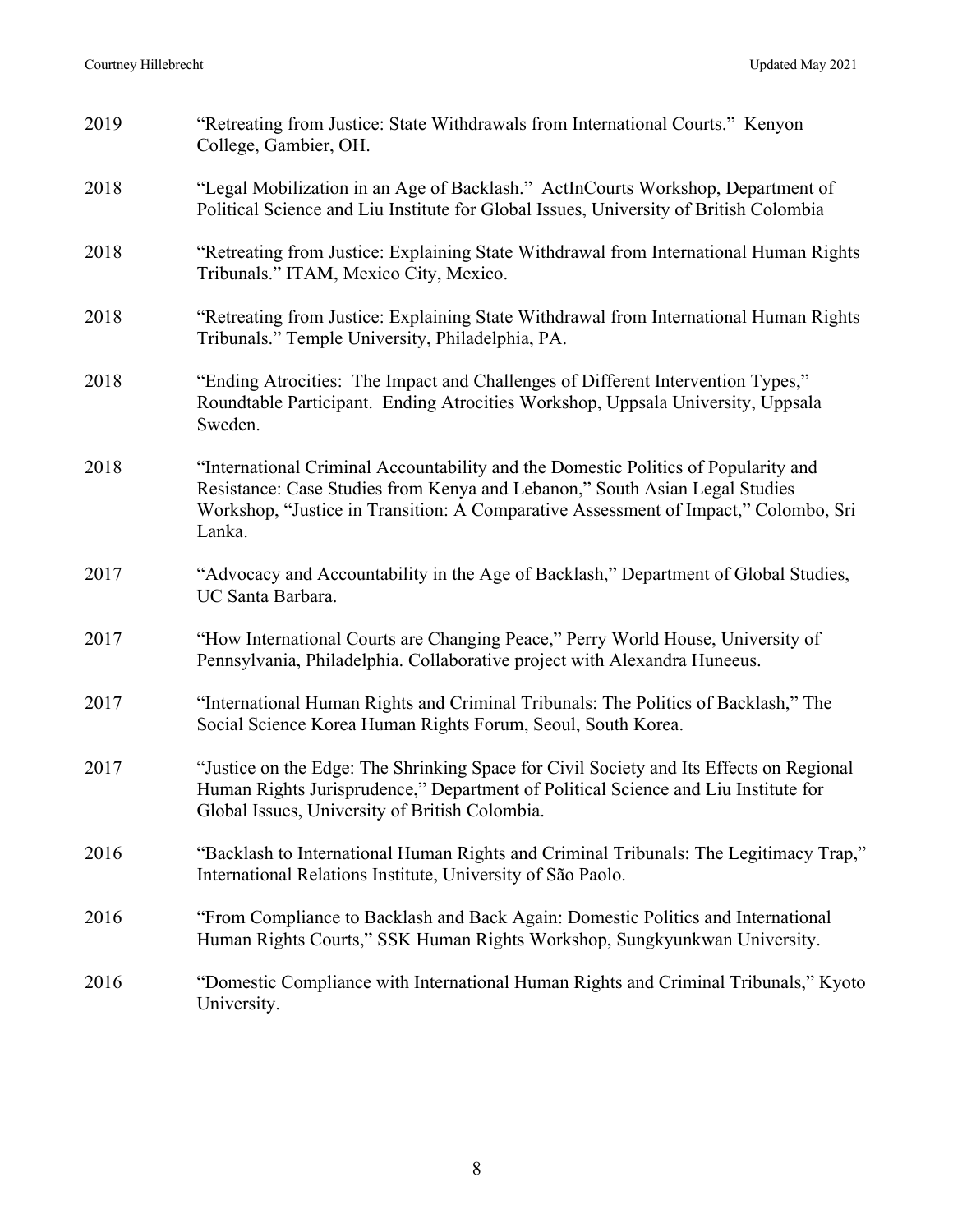| 2016 | "Making Peace in a Legal Labyrinth: Colombia, the ICC and the Inter-American Court of<br>Human Rights, "Judicialization of International Relations Workshop, Buffett Institute,<br>Northwestern University. Collaborative project with Sandra Borda and Alexandra<br>Huneeus.   |
|------|---------------------------------------------------------------------------------------------------------------------------------------------------------------------------------------------------------------------------------------------------------------------------------|
| 2015 | "Political Preferences as a Function of Human Rights Attitudes in Mexico," Surveys and<br>Human Rights: Local Reception of International Norms: A Unique International<br>Workshop," CIDE, Mexico City. Collaborative project with Dona-Gene Barton and<br>Sergio Wals.         |
| 2014 | "The Inter-American Court of Human Rights and the Effects of Overlapping<br>Institutions," Inter-American Human Rights Network Meeting, ITAM/UNAM, Mexico<br>City.                                                                                                              |
| 2014 | Book talk on Domestic Politics and International Human Rights Tribunals: The Problem<br>of Compliance, Global Governance, Politics and Security Program, American University.                                                                                                   |
| 2014 | Book talk on Domestic Politics and International Human Rights Tribunals: The Problem<br>of Compliance, School of Human Rights Research, Utrecht University, Utrecht, The<br>Netherlands.                                                                                        |
| 2014 | "Who Prosecutes the Perpetrators? State Cooperation with ICC Indictments," Columbia<br>University Human Rights Seminar. Canceled due to inclement weather.                                                                                                                      |
| 2013 | "Trying the Perpetrators and Fueling the War: The (Perverse) Effects of the International<br>Criminal Court?" Leiden University, Department of Jurisprudence.                                                                                                                   |
| 2013 | "Trying the Perpetrators and Fueling the War: The (Perverse) Effects of the International<br>Criminal Court?" Conflict Consortium Virtual Workshop.                                                                                                                             |
| 2013 | "From Compliance to Effectiveness: Generating New Questions and Concepts for<br>Research on the Inter-American Human Rights System." Assessing the Inter-American<br>Human Rights System: Empirical and Methodological Challenges Workshop, University<br>of São Paulo, Brazil. |
| 2013 | "The Power of Human Rights Tribunals: Compliance and Domestic Policy Change."<br>Sanford School of Public Policy, Duke University.                                                                                                                                              |
| 2012 | "Drugs, Justice and Humanitarianism: The Possibilities and Perils of Drones in<br>International Politics." Unmanned Air Vehicles Workshop, University of Nebraska-<br>Lincoln.                                                                                                  |
| 2012 | "The Domestic Mechanisms of Compliance with International Human Rights Law: Case<br>Studies from the Inter-American System." International Relations Institute, University of<br>São Paulo, Brazil.                                                                             |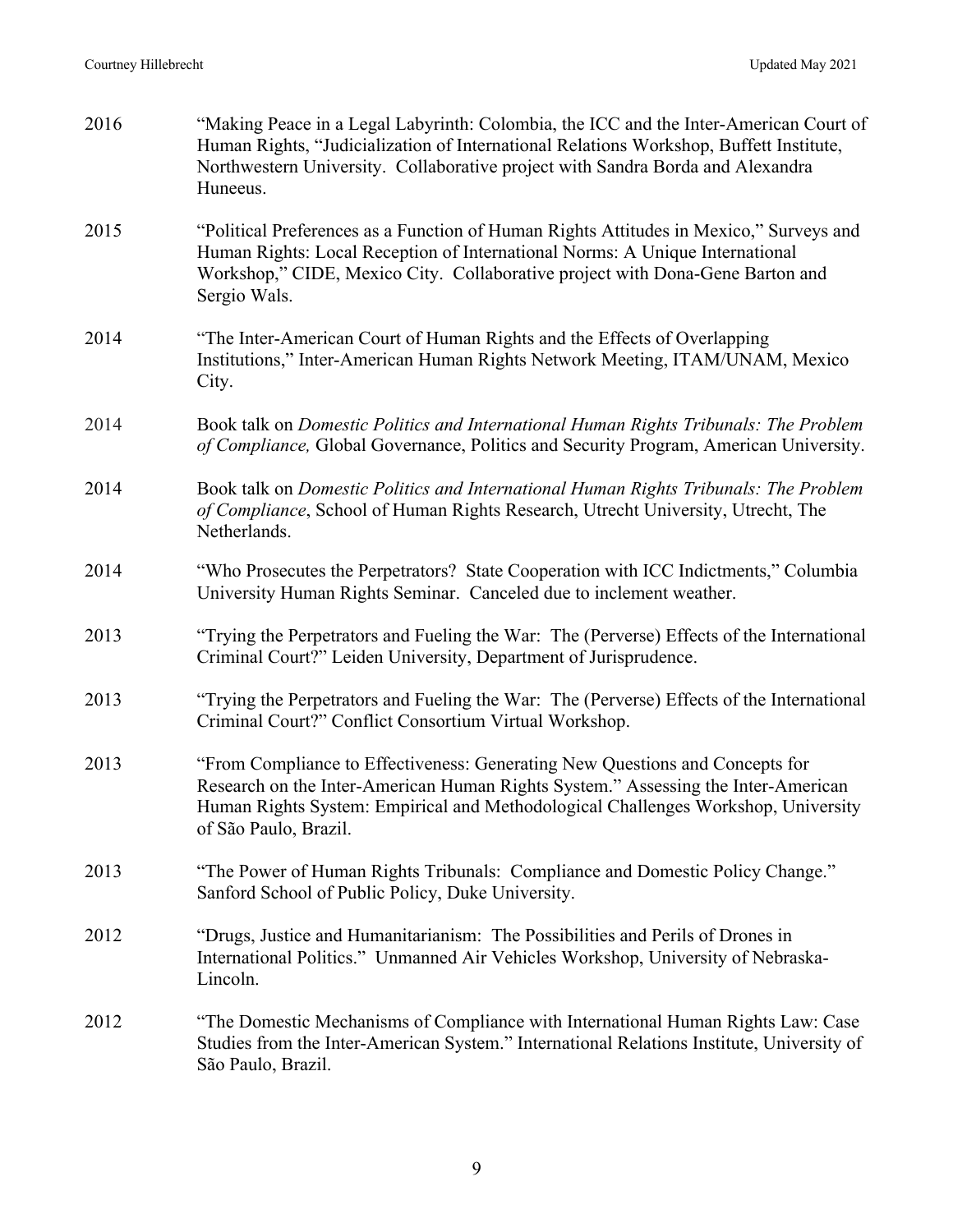| 2012 | "Making Quantitative Sense of Qualitative Data." International Relations Institute,<br>University of São Paulo, Brazil.                                                                                                                                                                     |
|------|---------------------------------------------------------------------------------------------------------------------------------------------------------------------------------------------------------------------------------------------------------------------------------------------|
| 2010 | Invited lectures on securing graduate research funding and international relations<br>research, University of Nebraska-Lincoln.                                                                                                                                                             |
| 2009 | "Understanding Compliance: The European Court of Human Rights and States'<br>Execution of Judgments." School of Human Rights Research, Utrecht University, The<br>Netherlands.                                                                                                              |
| 2009 | "Making Courts Count: International Human Rights Tribunals and the Problem of<br>Measuring Compliance." Carr Center for Human Rights Policy, Harvard University.                                                                                                                            |
| 2021 | <b>Conference Papers &amp; Presentations</b><br>"Moving the Needle: Recommendation Precision and Compliance with Women's Rights<br>Recommendations" with Jillienne Haglund.* Presented at the 2021 Annual Meeting of<br>the International Studies Association, held virtually. (*Presenter) |
| 2021 | "My Enemy's Enemy: Unlikely Supporters of the International Criminal Court."<br>Presented at the 2021 Annual Meeting of the International Studies Association, held<br>virtually.                                                                                                           |
| 2020 | "Progress and Pushback in the Judicialization of Human Rights." Presented at the 2020<br>Annual Meeting of the American Political Science Association, held virtually.                                                                                                                      |
| 2020 | "Beyond Backlash: Subverting-and Saving-International Human Rights and Criminal<br>Courts. Presented at the 2020 Annual Meeting of the Law and Society Association, held<br>virtually.                                                                                                      |
| 2020 | "Bureaucrats, Budgets and Backlash: How to Undermine an International Court from<br>Within." Scheduled to be presented at the 2020 Annual Meeting of the International<br>Studies Association, Toronto, Canada, cancelled due to the Covid-19 crisis.                                       |
| 2020 | "Inside-Out: International Backlash Against International Human Rights and Criminal<br>Courts." Scheduled to be presented at the 2020 Annual Meeting of the International<br>Studies Association, Toronto, Canada, cancelled due to the Covid-19 crisis.                                    |
| 2019 | "Substituting Justice forJustice?" Presented at the 2019 Annual Meeting of the<br>International Studies Association, Toronto, Canada.                                                                                                                                                       |
| 2019 | "Retreating from Justice: State Withdrawals from International Courts." Presented at the<br>2019 Annual Meeting of the International Studies Association, Toronto, Canada.                                                                                                                  |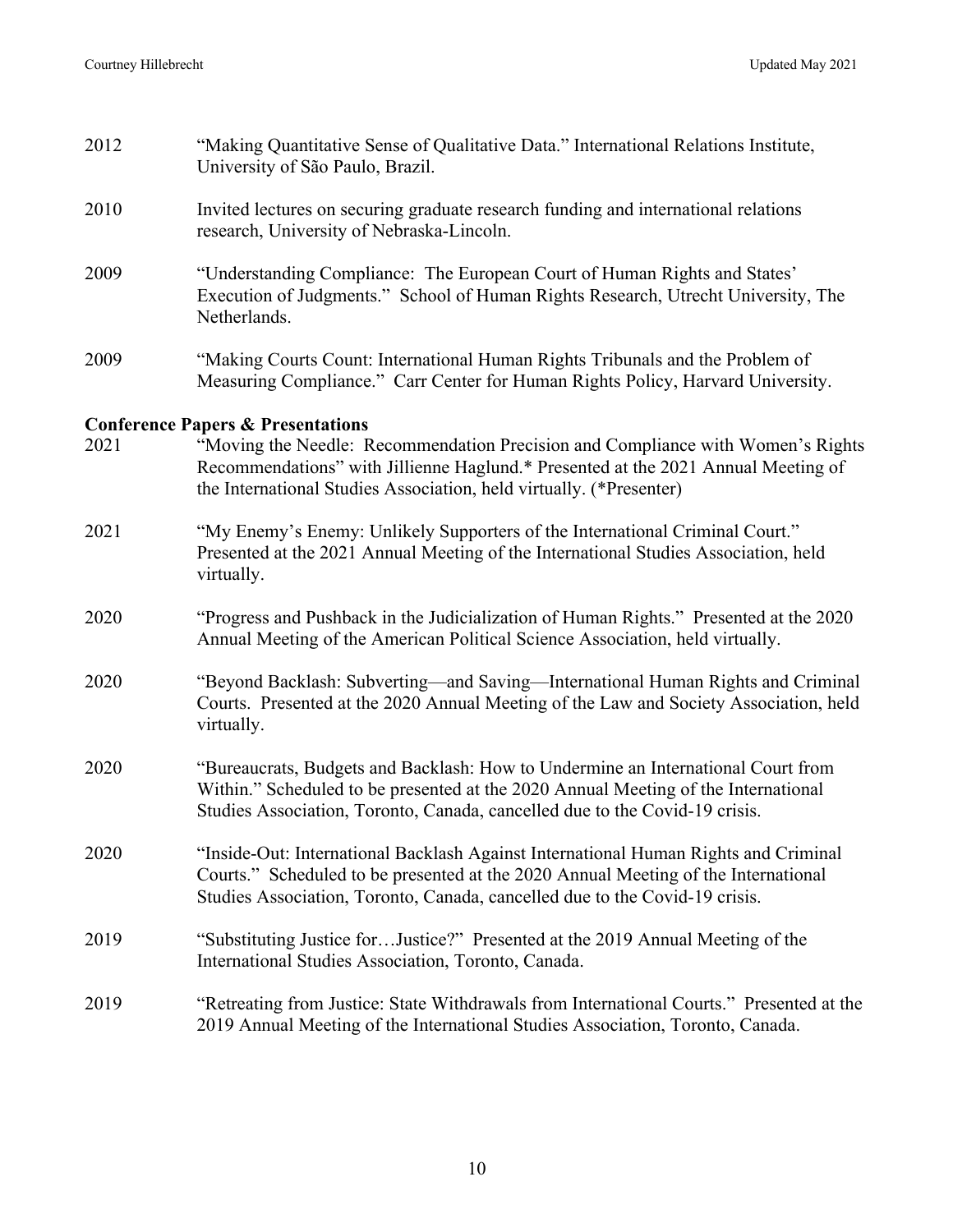| 2018 | "Rethinking Human Rights Data." Presented on the Roundtable on Research Frontiers in<br>Human Rights at the 2018 Annual Meeting of the American Political Science<br>Association, Boston, MA.                                                                                                                                                                                                                                    |
|------|----------------------------------------------------------------------------------------------------------------------------------------------------------------------------------------------------------------------------------------------------------------------------------------------------------------------------------------------------------------------------------------------------------------------------------|
| 2018 | "International Human Rights and Criminal Tribunals: The Politics of Backlash."<br>Presented at the 2018 Annual Meeting of the International Studies Association, San<br>Francisco, CA.                                                                                                                                                                                                                                           |
| 2018 | "Justice on the Edge: The Shrinking Space for Civil Society and Its Effect on Regional<br>Human Rights Jurisprudence." Presented at the 2018 Annual Meeting of the<br>International Studies Association, San Francisco, CA.                                                                                                                                                                                                      |
| 2017 | "Institutional Complexity in the International Human Rights Regime" with Jillienne<br>Haglund.* Presented at the 2017 Annual Meeting of the American Political Science<br>Association, San Francisco, CA.                                                                                                                                                                                                                        |
| 2017 | "From Institutions to Public Opinion: The Mixed Future of Human Rights." Presented on<br>The Roundtable on the Future of Human Rights at the 2017 Annual Meeting of the<br>International Studies Association, Baltimore, MD.                                                                                                                                                                                                     |
| 2016 | "A Neglected Nexus: Human Rights and Public Perceptions" with Dona-Gene Barton<br>and Sergio Wals. Presented at the 2016 Annual Meeting of the International Studies<br>Association, Atlanta, GA, and the 2016 Annual Meeting of the American Political<br>Science Association, Philadelphia, PA.                                                                                                                                |
| 2016 | "Overlapping International Human Rights Institutions: Juggling Multiple Human Rights<br>Commitments in Europe" with Jillienne Haglund. Presented at the 2016 Annual Meeting<br>of the International Studies Association, Atlanta, GA.                                                                                                                                                                                            |
| 2015 | "International Criminal Accountability and the Domestic Politics of Popularity and<br>Resistance: Case Studies from Kenya and Lebanon." Presented at the 2015 Annual<br>Meeting of the International Studies Association, New Orleans, LA; the 2015<br>APSA/IPSA/ISA Human Rights Joint Conference, The Hague, The Netherlands; and the<br>2015 Annual Meeting of the American Political Science Association, San Francisco, CA. |
| 2015 | "Courts in Contestation: The Inter-American Court of Human Rights and the ICC in<br>Colombia" with Sandra Borda and Alexandra Huneeus. Presented at the 2015 Annual<br>Meeting of the American Political Science Association, San Francisco, CA.                                                                                                                                                                                 |
| 2015 | "Mexico Under Siege: The Effects of Violence on Perceptions of Democracy and<br>Human Rights" with Dona-Gene Barton and Sergio Wals.* Presented at the 2015 Annual<br>Meeting of the Midwest Political Science Association, Chicago, IL and the 2015 Meeting<br>of the World Association of Public Opinion, Buenos Aires, Argentina. (*Presenter)                                                                                |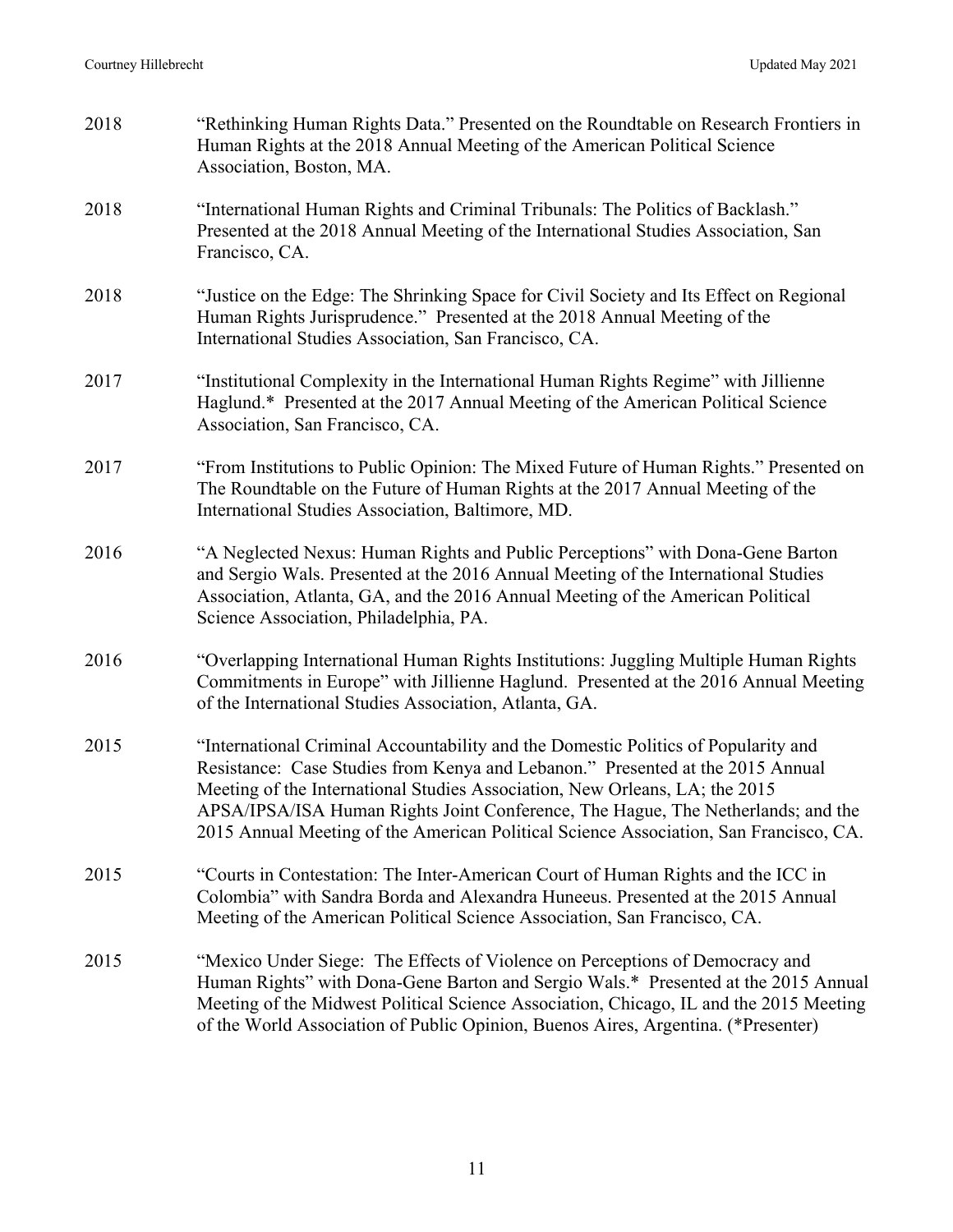| 2014    | "Who Prosecutes the Perpetrators? State Cooperation with ICC Indictments" with Scott<br>Straus. Presented at the 2014 Annual Meeting of the American Political Science<br>Association, Washington, D.C.                                                                                                                                                                                 |
|---------|-----------------------------------------------------------------------------------------------------------------------------------------------------------------------------------------------------------------------------------------------------------------------------------------------------------------------------------------------------------------------------------------|
| 2014/15 | "The Inter-American Court of Human Rights and the Effects of Overlapping<br>Institutions." Presented at the 2014 Annual Meeting of the Latin American Studies<br>Association, Chicago, IL; the 2014 Annual Meeting of the American Political Science<br>Association, Washington, D.C.; and the 2015 Annual Meeting of the Latin American<br>Studies Association, San Juan, Puerto Rico. |
| 2013    | "Human Security Revisited" with Patrice C. McMahon.* Presented at the 2013 Annual<br>Meeting of the International Studies Association, San Francisco, CA. (*Presenter)                                                                                                                                                                                                                  |
| 2012    | "The International Criminal Court and the Calculus of Mass Atrocity." Accepted to the<br>2012 Annual Meeting of the American Political Science Association, New Orleans, LA.<br>Meeting cancelled due to inclement weather.                                                                                                                                                             |
| 2011/12 | "Trying the Perpetrators and Fueling the War: The (Perverse) Effects of the International<br>Criminal Court?" Presented at the 2011 Annual Meeting of the American Political<br>Science Association, Seattle, WA, and the 2012 ISA/IPSA/APSA Conference, Protecting<br>Human Rights: Duties and Responsibilities of State and Non-State Actors, University of<br>Glasgow, Scotland.     |
| 2011    | "The Legalization and Bureaucratization of the UN Human Rights System: Progress or<br>Peril?" Presented at the 2011 Annual Meeting of the American Political Science<br>Association, Seattle, WA, and the Third Annual Worldwide International Studies, Porto,<br>Portugal.                                                                                                             |
| 2011    | "The Domestic Mechanisms of Compliance with International Law: Case Studies from<br>the Inter-American Court of Human Rights." Presented at the 2011 Annual Meeting of<br>the International Studies Association, Montreal, Canada.                                                                                                                                                      |
| 2010    | "When Talk is Cheap: Understanding Compliance With International Human Rights<br>Tribunals." Presented at the 2010 Annual Meeting of the International Studies<br>Association, New Orleans, LA. Winner, Stephen C. Poe Graduate Student Paper Award.                                                                                                                                    |
| 2009    | "Domestic Politics, International Human Rights Adjudication, and the Problem of<br>Political Will: Cases from the Inter-American Human Rights System." Presented at the<br>2009 Annual Meeting of the Midwest Political Science Association, Chicago, IL.                                                                                                                               |
| 2007    | "Prohibition or Permission? Domestic Enforcement and the Decision to Sign<br>International Human Rights Agreements." Presented at the 2007 Annual Meeting of the<br>International Studies Association, Chicago, IL.                                                                                                                                                                     |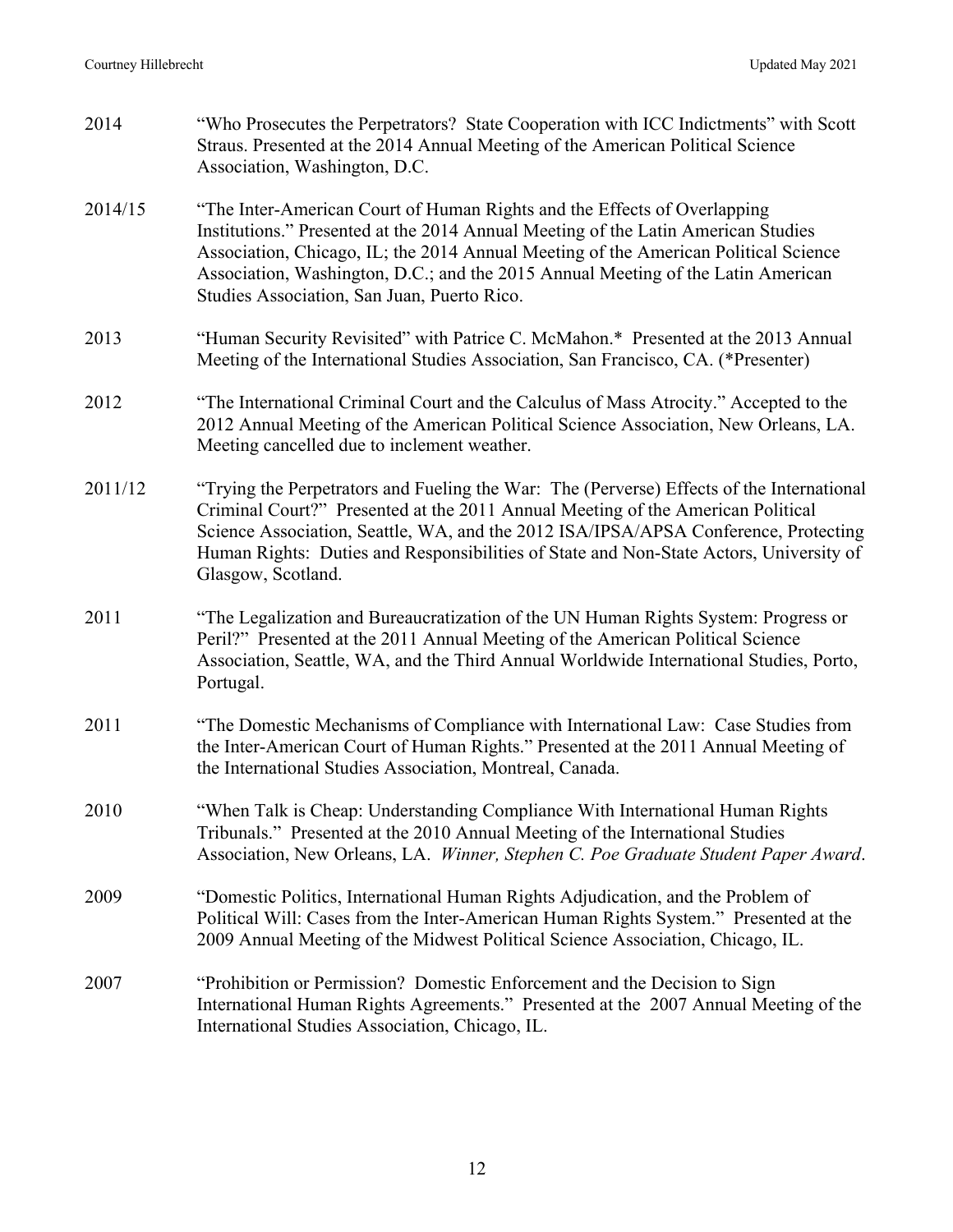- 2006 "Domestic Politics and Humanitarian Intervention" with Timothy Hildebrandt, Peter Holm and Jon C. Pevehouse. Presented at the Humanitarian Intervention After 9/11 Symposium, University of Wisconsin-Madison.
- 2006 "Endogenous Institutions: The Domestic Enforcement of International Human Rights Law." Presented at the 2006 Annual Meeting of the International Studies Association, San Diego, CA.

#### **Book Reviews, Online Policy Publications and Op-Eds**

- Courtney Hillebrecht, "A Discussion of Kathryn Sikkink's *Evidence for Hope: Making Human Rights Work in the 21st Century*," *Perspectives on Politics* 2019, 17(3): 810-811*.* Review of Kathryn Sikkink, *Evidence for Hope: Making Human Rights Work in the 21<sup>st</sup> Century.* (Princeton, NJ: Princeton University Press 2017.
- Courtney Hillebrecht, "Normative Consensus and Contentious Practice: Challenges to Universalism in International Human Rights Courts," *Human Rights Quarterly* 2019, 41(1): 190-194. Part of a special symposium in recognition of the scholarship of Reza Afshari.
- Courtney Hillebrecht and Alexandra Huneeus, "Response to Gargarella's *Some Reservations Concerning the Judicialization of Peace."* Harvard International Law Journal Online. September 2019.
- Sandra Borda, Courtney Hillebrecht and Alexandra Huneeus, "Colombia's Constrained Peace Process: How Courts Alter Peace-Making." July 26, 2016. OpenGlobalRights.
- Courtney Hillebrecht and Scott Straus, "Last Week, the International Criminal Court Convicted a War Criminal. And That Revealed One of the ICC's Weaknesses." March 28, 2016. The Monkey Cage, washingtonpost.com.
- Dona-Gene Barton, Courtney Hillebrecht, and Sergio Wals, "More Than Smoke and Mirrors: Citizen Perceptions of Human Rights and Support for Democracy." July 2015. OpenGlobalRights.
- Courtney Hillebrecht, "The Political Utility of Amnesties in an Era of Accountability," *Perspectives on Politics* 2015, 13(2): 592-594. Review of Renée Jeffery, *Amnesties, Accountability and Human Rights,* Pennsylvania Studies in Human Rights (Philadelphia: UPenn Press 2014).
- Courtney Hillebrecht, "The (Unmet) Potential of Regional Human Rights Courts." June 19, 2014. Posted on CUP's "fifteeneightyfour" blog.
- Courtney Hillebrecht, "The Rocky Relationship between Russia and the European Court of Human Rights." April 23, 2014. The Monkey Cage, washingtonpost.com.

Courtney Hillebrecht, "Reshaping the Idea of Humanitarian Intervention: Norms, Causal Stories and the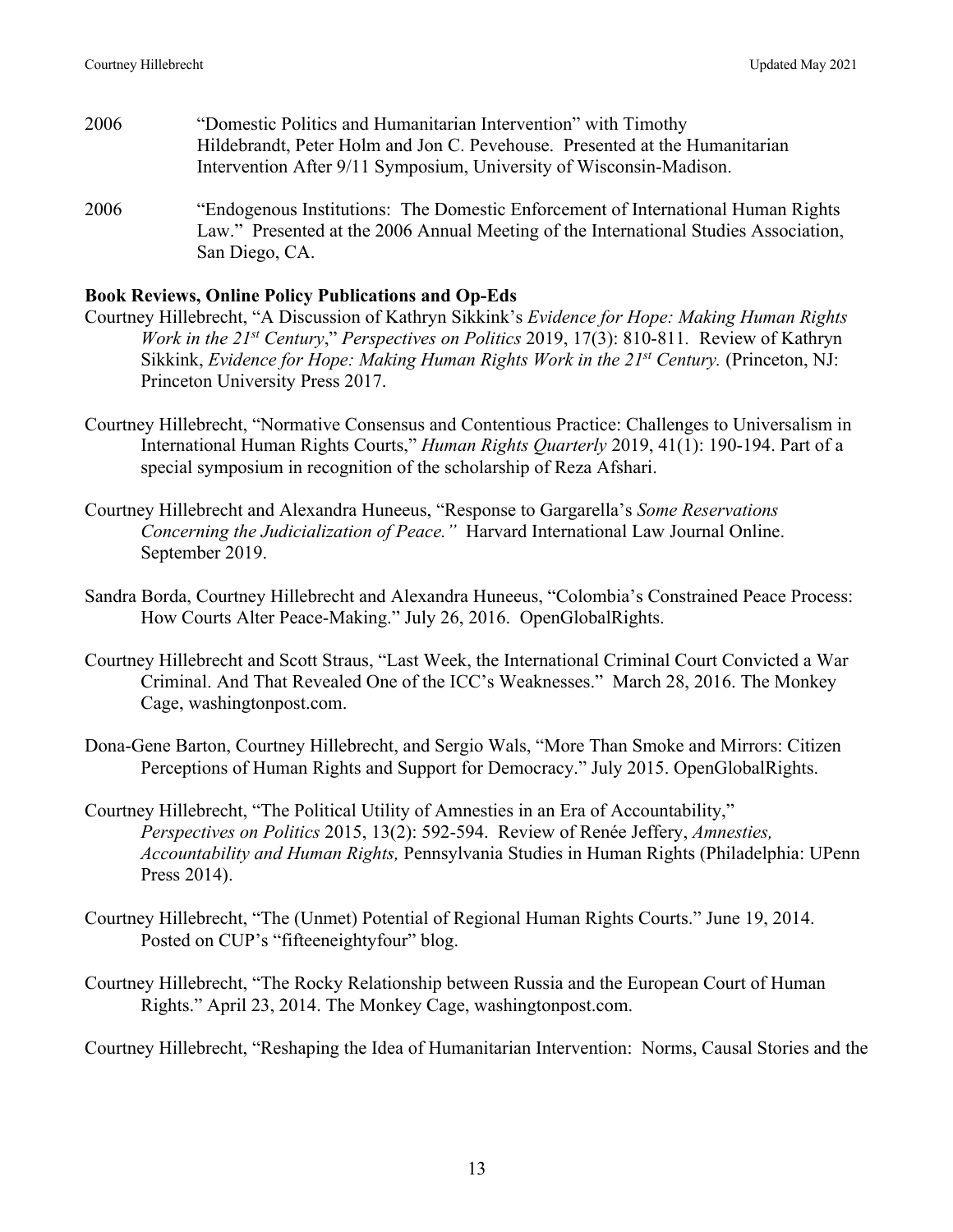Use of Force," *Human Rights Quarterly*, 2014, 36 (2): 488-492. Review of Carrie Booth-Walling, *All Necessary Measures*: *The United Nations and Humanitarian Intervention*, Pennsylvania Studies in Human Rights (Philadelphia: UPenn Press 2013).

- Courtney Hillebrecht, "The European Court of Human Rights: Domestic Politics and Challenges for Implementation," Council of Europe's Academic Thoughts in Brief. Issue 1, December 2013.
- Courtney Hillebrecht, "Compliance with Regional Human Rights Courts: Lessons Learned and the Path Ahead," e-International Relations. November 25, 2013.
- Tim Hildebrandt, Courtney Hillebrecht and Jon Pevehouse. "Sorry, Syria. In U.S., Humanitarian Intervention Is Just 'Politics as Usual.'" CNN.com.
- Courtney Hillebrecht. 2012. "Why Treaty on Rights of Disabled Matters," *Lincoln Journal Star*, December 9, 2012.
- Courtney Hillebrecht. 2009. "Making Courts Count: International Human Rights Tribunals and the Problem of Measuring Compliance," *Measurement and Human Rights*, 2 (1): 2009.

# **TEACHNG**

### **Teaching Grants, Awards and Initiatives**

| 2018      | Kelly Grant for Open Electronic Resources (\$4000)<br>o Presenter at the 2019 UNL Teaching and Learning Symposium                                                                                                |
|-----------|------------------------------------------------------------------------------------------------------------------------------------------------------------------------------------------------------------------|
| 2016      | Carroll R. McKibben Distinguished Teaching Award                                                                                                                                                                 |
| 2015      | <i>Omicron Delta Kappa</i> (Leadership/Honor Society) Professor of the Month, October 2015                                                                                                                       |
| 2012      | Course Development Grant, "Transnational Criminal Networks: Narcotraffickers, War<br>Criminals and Terrorists," Great Plains National Security Education Consortium,<br>University of Nebraska-Lincoln. (\$5000) |
| 2011-2012 | Peer Review of Teaching Project Fellow, University of Nebraska-Lincoln. (\$1000)                                                                                                                                 |
| 2011-2012 | ACE Course Impact Grant for POLS 160: Introduction to International Relations,<br>University of Nebraska-Lincoln, 2010-2011. (\$5000)                                                                            |
|           |                                                                                                                                                                                                                  |

**Courses Taught at the University of Nebraska-Lincoln** (Undergraduate unless otherwise noted): Graduate Seminar on Human Rights Graduate Seminar on International Relations Human Rights Experiential Learning International Law Introduction to International Relations (Honors, Learning Community and Large Lecture)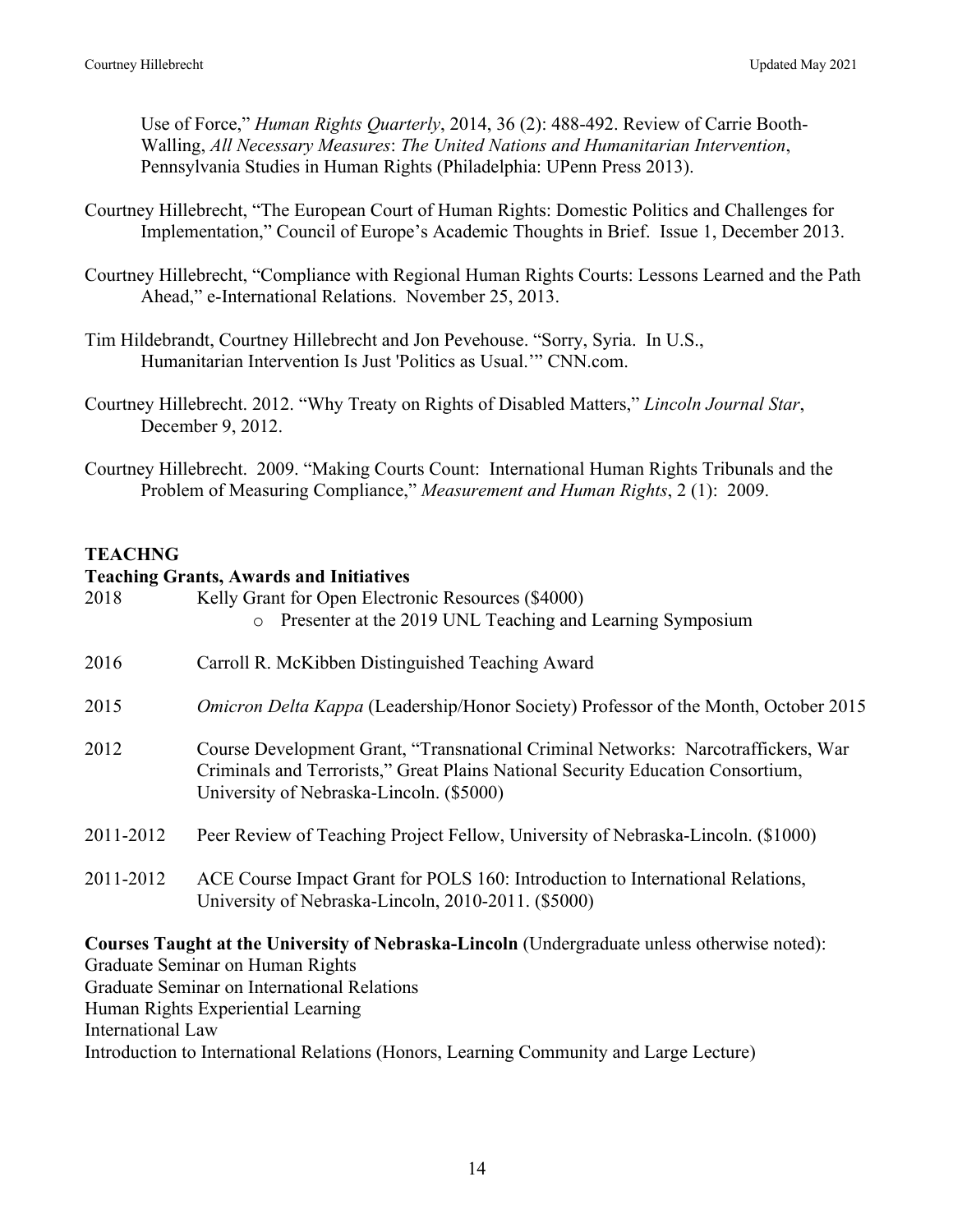Politics of Human Rights Problems in International Law and Organizations

# **Courses Taught at Suffolk University (**Upper-level BA/MA combined course unless otherwise noted):

Gender and Globalization Human Rights Latin American Political Economy Introduction to International Relations (undergraduate only) Mexican Politics NGOs in World Politics South American Politics

# **Additional Teaching Experience**

Washington D.C. Research and Internship Program: University of Wisconsin-Madison (2009)

# **Advising and Thesis Committees (2010-Present)**

Undergraduate Honors Theses – Primary Advisor: 16 committees Undergraduate Honors Theses – Secondary Advisor: 6 committees Masters Theses – Primary Advisor: 5 committees Doctoral Theses – Primary Advisor: 7 committees Doctoral Theses Committee Member: 15 committees

# **LANGUAGES AND METHODOLOGICAL SKILLS**

Spanish: Professional proficiency in written and oral comprehension; general proficiency in Written and oral expression. Portuguese: General professional proficiency in written and oral comprehension; limited working proficiency in written and oral expression. German: Limited working proficiency in written and oral expression and comprehension. Quantitative: Proficient in various econometric estimation techniques, including OLS, MLE, time

series, panel data and event history estimation.

# **LEADERSHIP AND SERVICE**

# **Leadership Awards and Development**

- 2021 2021 Cohort Member, Faculty Leadership in Academia: From Inspiration to Reality (FLAIR), University of Nebraska-Lincoln
- 2021 College of Arts and Science Mentoring Award, University of Nebraska-Lincoln
- 2018-Present Member, Student Success Team, University of Nebraska-Lincoln

# **Service to the Profession (See reviewer list, below)**

- 2020-Present Convener, Joint UNL/Act-In-Courts Virtual Workshop on Human Rights Adjudication 2019-2024 Associate Editor, *International Studies Quarterly*
- 2018-2020 Chair, International Studies Association Human Rights Section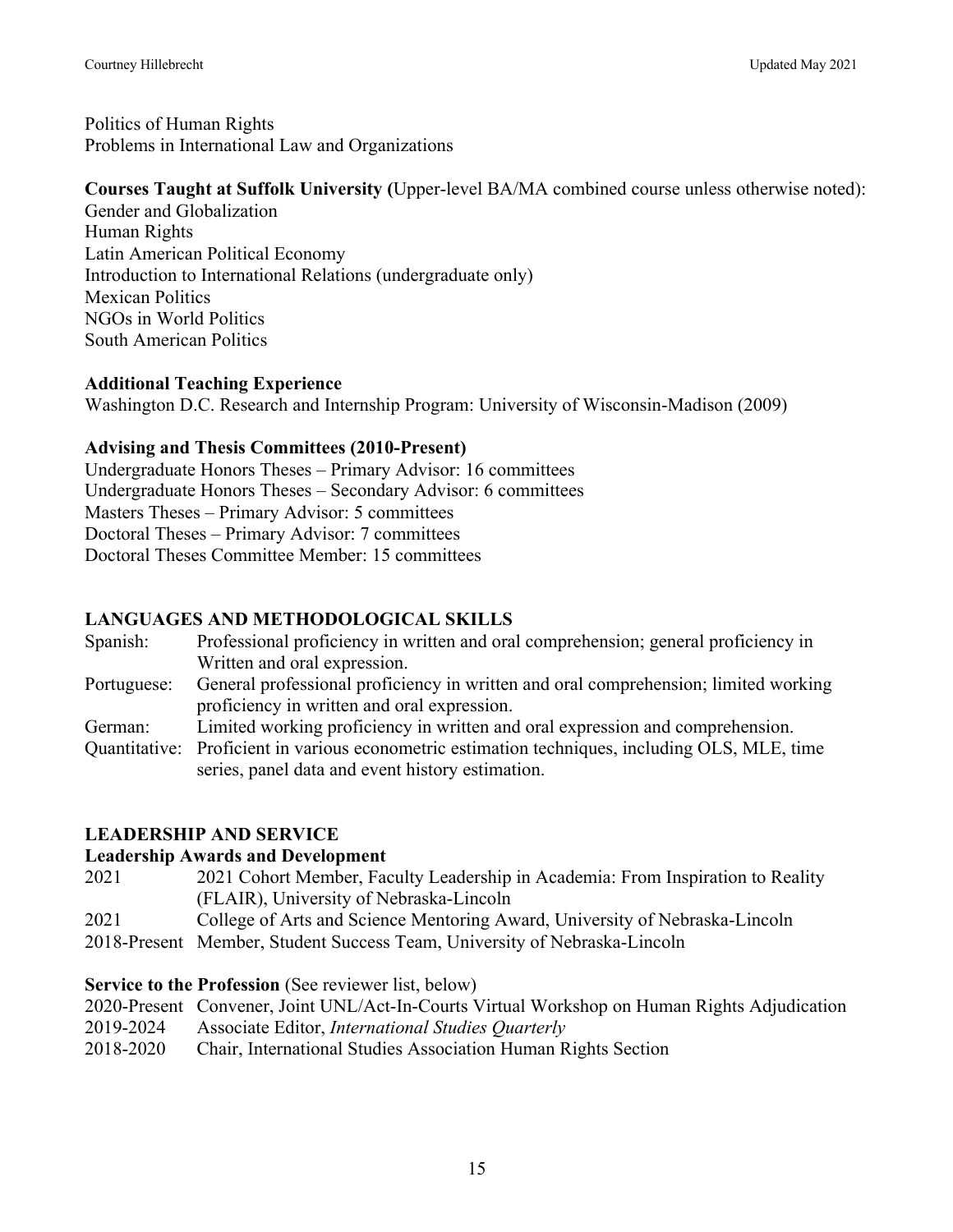| 2018      | <b>National Science Foundation Panel</b>                                            |
|-----------|-------------------------------------------------------------------------------------|
| 2017-2018 | Chair Elect, International Studies Association Human Rights Section                 |
| 2016-2018 | Vice Chair, International Studies Association Human Rights Section                  |
| 2016-2017 | International Studies Association Human Rights Section Program Co-Chair             |
|           | 2015-Present Advisory Board Member, "Implementation and Compliance with Human       |
|           | Rights Law: An Exploration of the Interplay between the International, Regional and |
|           | National Levels" (Rachel Murray, Bristol University, Law, PI)                       |
|           | 2015-Present ISA Human Rights Section H-Net Human Rights Book Review Editor         |
|           | 2014-Present APSA Human Rights Section Webmaster/Social Media Editor                |
| 2013-2014 | APSA Human Rights Section Best Paper Award Committee                                |

### **University Service**

| 2021       | National and International Awards, Director Search Committee Member                     |
|------------|-----------------------------------------------------------------------------------------|
| 2020       | <b>Students for Human Rights, Faculty Advisory</b>                                      |
| 2020       | William H. Thompson Scholars, Director Search Committee Member                          |
|            | 2020-Present Member, UNL Global Strategy Committee                                      |
|            | 2018-Present Faculty Coordinator, William H. Thompson Scholars Learning Community       |
|            | 2017-Present Director, Forsythe Family Program of Human Rights and Humanitarian Affairs |
| 2018       | Global Studies Academic Program Review Committee Member                                 |
| 2015-2017  | Peer Review of Teaching Project, Mentor                                                 |
| 2016       | Overlapping Human Rights, Workshop Organizer                                            |
| 2014-2015  | Preparing Future Faculty, Workshop Leader                                               |
| 2015       | Global Studies, Assistant Director Search Committee Member                              |
| 2015       | UNL Teaching and Learning Symposium, Poster Presenter                                   |
| 2012-2014  | Global Zero, Faculty Advisor                                                            |
| 2011-2017  | Model UN, Faculty Advisor                                                               |
| 2011, 2012 | Power-Up Faculty Participant                                                            |

# **Departmental Service Activities**

|           | 2020-Present Political Science Department, Executive Committee                |
|-----------|-------------------------------------------------------------------------------|
| 2015-2017 | Political Science Department, Graduate Committee                              |
| 2015      | Security Studies Search Committee, Chair                                      |
| 2014-2015 | Political Science Department, Executive Committee                             |
| 2012-2014 | Political Science Department, Undergraduate Committee                         |
| 2013-2014 | IR/Security Studies Search Committee                                          |
| 2012-2014 | IR/Comparative Politics Brownbag Coordinator                                  |
| 2012      | G.E. Hendricks Symposium Co-Coordinator                                       |
| 2012      | Great Plains National Security Education Consortium Colloquium Co-Coordinator |
| 2011-2012 | IR/Comparative Faculty Search Committee                                       |
| 2011-2012 | Political Science Department, Executive Committee                             |

2010-2011 Political Science Department, Undergraduate Committee

# **External Thesis Examiner**<br>2020 University of

University of Nebraska-Omaha (MA Thesis)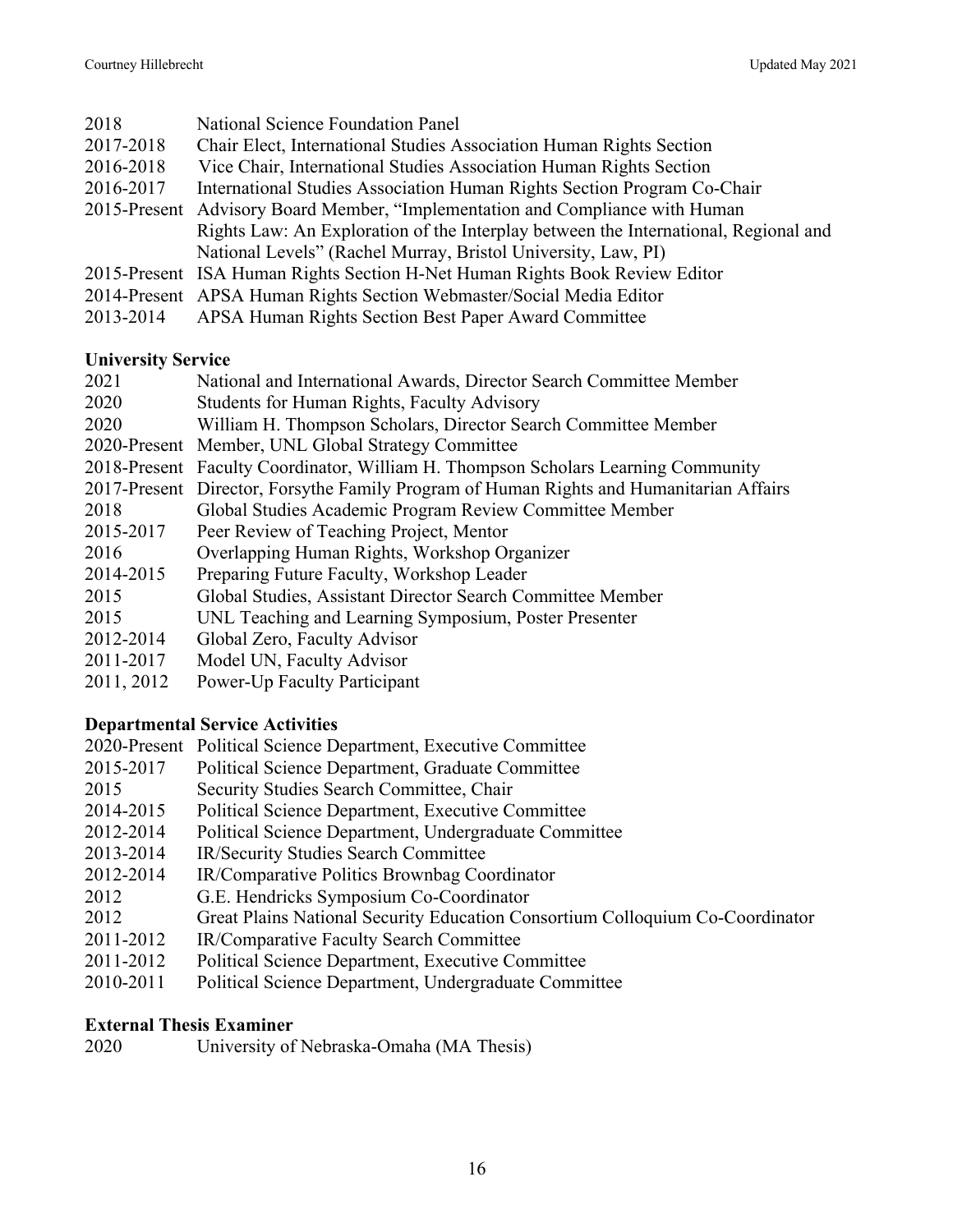| 2019 | University of Oslo (Ph.D. Dissertation)         |
|------|-------------------------------------------------|
| 2018 | University of Saskatchewan (Ph.D. Dissertation) |
| 2014 | Essex University (Ph.D. Dissertation)           |

## **Reviewer**

*American Journal of Political Science British Journal of Political Science* Cambridge University Press *European Journal of International Relations Foreign Policy Analysis Human Rights Review Human Rights Voices* Book Series *International Interactions International Organization International Studies Quarterly Journal of Human Rights Journal of Peace Research*

### **Professional Associations**

ActInCourts American Political Science Association International Studies Association

*Political Research Quarterly Political Studies Review* National Science Foundation *Netherlands Quarterly of Human Rights* Norton Press Oxford University Press Pearson Press *Political Science Review Reason Papers Review of International Organizations Rubric Reviews*

Inter-American Human Rights Network Women's Caucus for International Studies Women in Conflict Studies

# **PUBLIC TALKS AND COMMUNITY OUTREACH**

| 2021             | "UNL's Human Trafficking and Migration Initiative," NET                                    |
|------------------|--------------------------------------------------------------------------------------------|
| 2020             | "Living in Poverty: Global Perspectives," Aurora Public Schools                            |
| 2020             | "Why States Turn Right: The Curious Case of Brazil," Winter Lecture Series, Unitarian      |
|                  | Church of Lincoln                                                                          |
| 2017             | Interview with U.S. News                                                                   |
| 2014-2016        | "International Criminal Justice: Past, Present and (Contested Future)," Sponsored by the   |
|                  | U.S. Department of State's Study of the U.S., Institute on Civic Engagement, UNL           |
| 2013             | Pre-Lecture Talk, E.N. Thompson Forum for Global Affairs                                   |
|                  | 2012, 2014, 2015 "Human Rights," Rotary Youth Leadership Conference                        |
| 2012             | "Human Rights at the UN," Lincoln's Women's Group, Tea and Talk                            |
| 2011, 2012, 2017 | "Model UN at UNL," Nebraska Chapter of UNA-USA                                             |
|                  | 2011-Present Interviews with NET, Daily Nebraskan, KRNU, Lincoln Journal Star, Omaha Daily |
|                  | Record                                                                                     |
|                  |                                                                                            |

# **REFERENCES**

Shareen Hertel, Department of Political Science and Human Rights Institute, University of Connecticut Phone: 860.486.4129 | Email shareen.hertel@uconn.edu

Jon Pevehouse, Department of Political Science, University of Wisconsin-Madison Phone: 608.263.4839 | Email: pevehous@polisci.wisc.edu